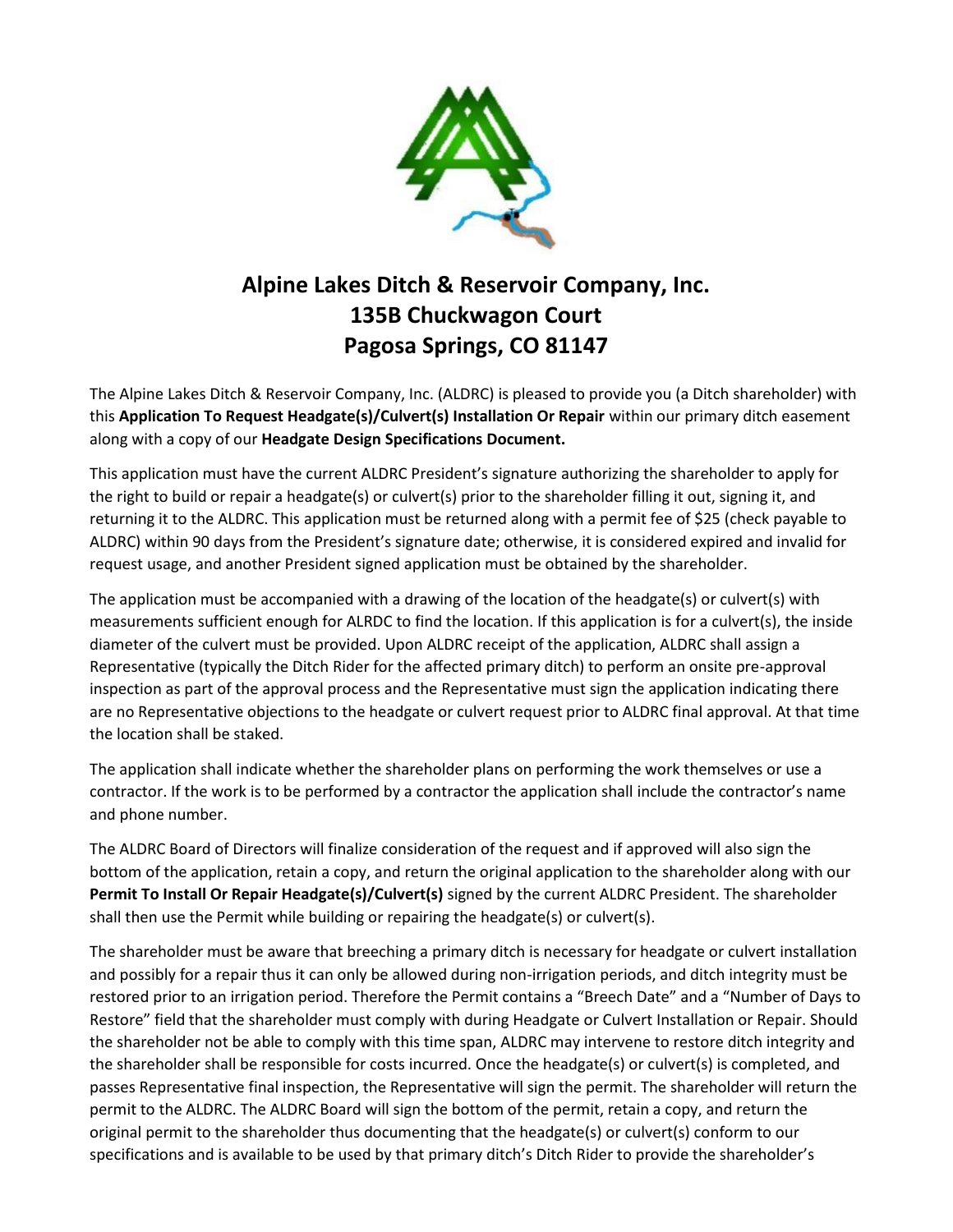property with its allocated water shares. The shareholder or their contractor shall be diligent around ditch gates, culverts, diversion structures and other structures within the primary ditch easement. Damage to the ditch infrastructure may cause the shareholder to be held responsible for any associated costs incurred by ALDRC for repair and may hold up final approval of Alpine Lakes Ditch & Reservoir Company, Inc. the headgate(s) or culvert(s) for usage. The shareholder or their contractor shall not encroach upon any property not belonging to the shareholder and shall only travel within the ditch easements necessary to perform the work.

Alpine Lakes Ditch & Reservoir Company, Inc.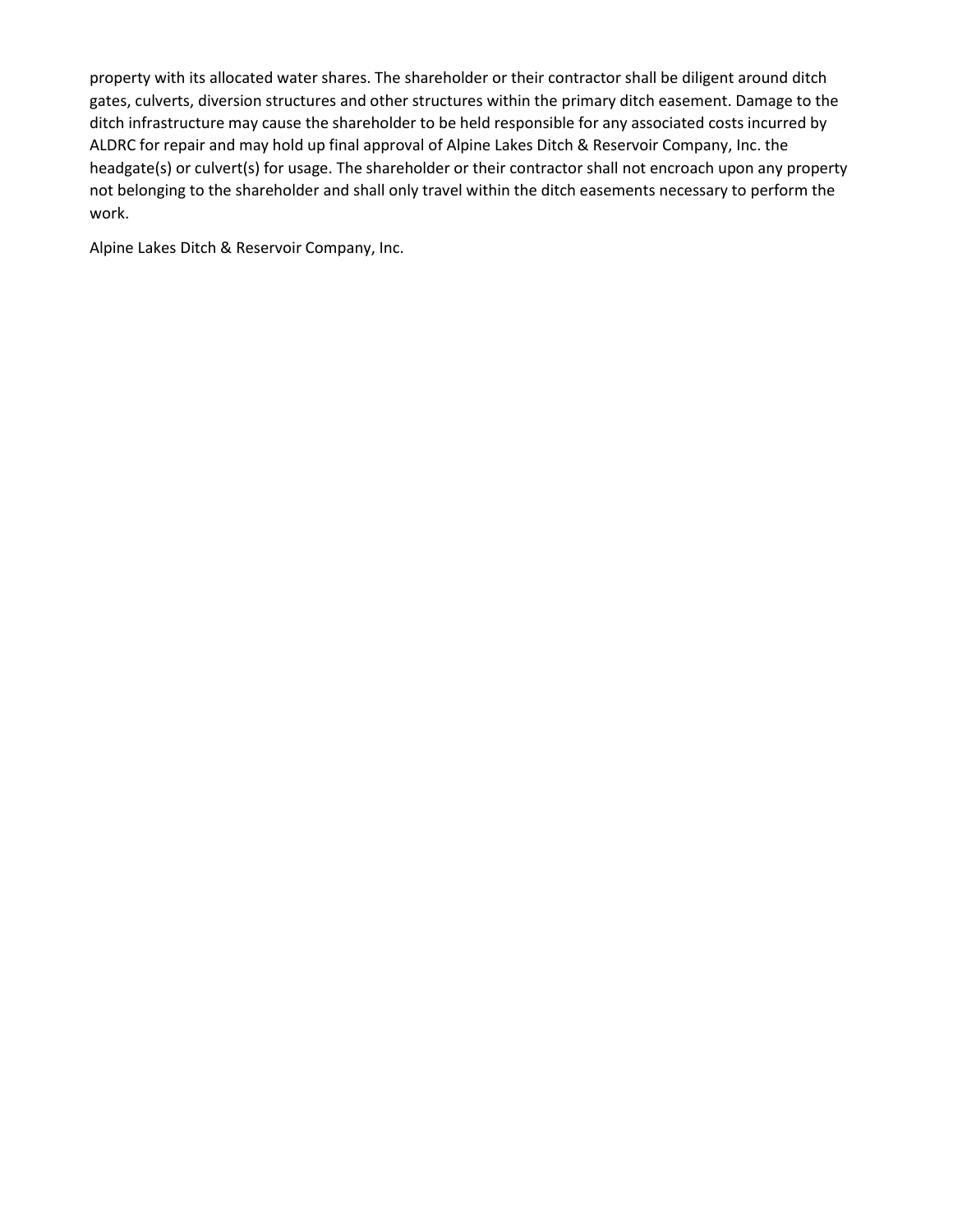

### **Alpine Lakes Ditch & Reservoir Company, Inc. 135B Chuckwagon Court Pagosa Springs, CO 81147**

## **Application To Request Headgate(s)/Culvert(s) Installation Or Repair**

|                                                       | President's signature is required on this application prior to the shareholder submitting it.                                                                                                                                                                                                                                               |
|-------------------------------------------------------|---------------------------------------------------------------------------------------------------------------------------------------------------------------------------------------------------------------------------------------------------------------------------------------------------------------------------------------------|
|                                                       |                                                                                                                                                                                                                                                                                                                                             |
|                                                       |                                                                                                                                                                                                                                                                                                                                             |
|                                                       |                                                                                                                                                                                                                                                                                                                                             |
|                                                       | Headgate(s)/Culvert(s) Location Drawing provided with this application: [166]                                                                                                                                                                                                                                                               |
|                                                       | Check this box and attach drawing to this application. Drawing may be hand drawn but needs to be specific<br>enough (eg. contain measurements from identifiable landmarks) so that the ALDRC representative can find and<br>examine the location for approval analysis. For a culvert, the inside diameter of the culvert must be provided. |
| Shareholder to perform the Installation/Repair: [166] |                                                                                                                                                                                                                                                                                                                                             |
|                                                       | If the above box is not checked, the shareholder shall be required to provide the name and contact information<br>of the selected contractor prior to final approval of this request.                                                                                                                                                       |
|                                                       |                                                                                                                                                                                                                                                                                                                                             |
|                                                       |                                                                                                                                                                                                                                                                                                                                             |
| Print: _________________________________              |                                                                                                                                                                                                                                                                                                                                             |
|                                                       | For Headgate(s), signing this form acknowledges that the shareholder has received a copy of the ALDRC's<br>Headgate Design Specifications Document and that the shareholder agrees to conform to its requirements.                                                                                                                          |
|                                                       |                                                                                                                                                                                                                                                                                                                                             |
| Print:                                                |                                                                                                                                                                                                                                                                                                                                             |
|                                                       |                                                                                                                                                                                                                                                                                                                                             |
|                                                       |                                                                                                                                                                                                                                                                                                                                             |

*A signature here along with all above signatures and the issuance of a* **Permit To Install Or Repair Headgate(s)/Culvert(s)** *is final approval to begin the Headgate or Culvert installation or repair process.*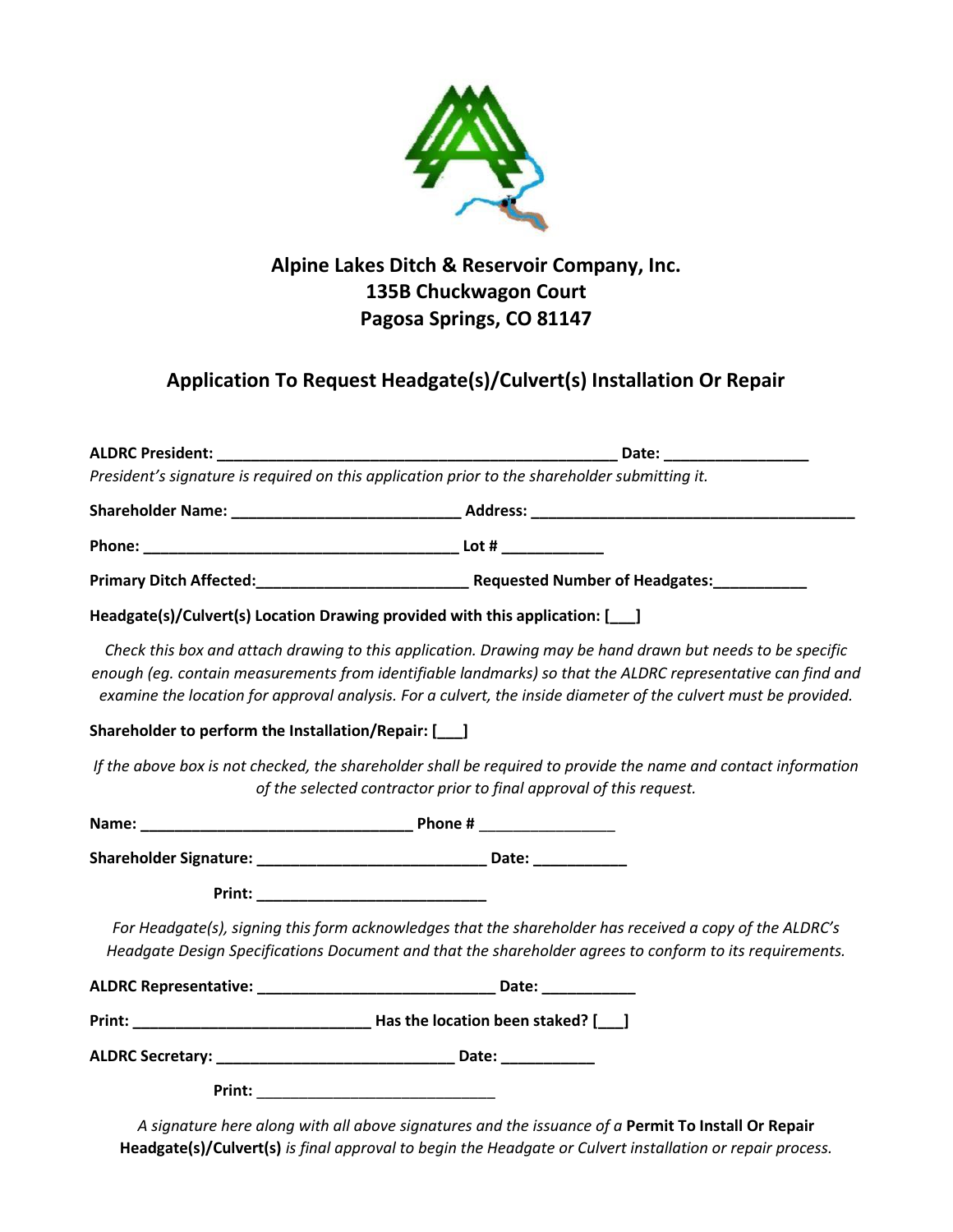

## **Alpine Lakes Ditch & Reservoir Company, Inc. 135B Chuckwagon Court Pagosa Springs, CO 81147**

| ALDRC Assigned Initial Breech Date: _____________ No. Of Days To Restore: ___________                |                                                               |  |
|------------------------------------------------------------------------------------------------------|---------------------------------------------------------------|--|
|                                                                                                      | This Breech Period must be complied with during construction. |  |
| ALDRC Representative Inspection (#3):__________________________________Date: _______________________ |                                                               |  |
|                                                                                                      |                                                               |  |
|                                                                                                      |                                                               |  |
| Any changes requiring Board Approval? [149]                                                          |                                                               |  |
|                                                                                                      |                                                               |  |
|                                                                                                      |                                                               |  |
|                                                                                                      |                                                               |  |
|                                                                                                      |                                                               |  |
|                                                                                                      |                                                               |  |
|                                                                                                      |                                                               |  |
| ALDRC Representative Final Inspection (#5): __________________________________Date: _______________  |                                                               |  |
|                                                                                                      |                                                               |  |
|                                                                                                      |                                                               |  |
|                                                                                                      |                                                               |  |